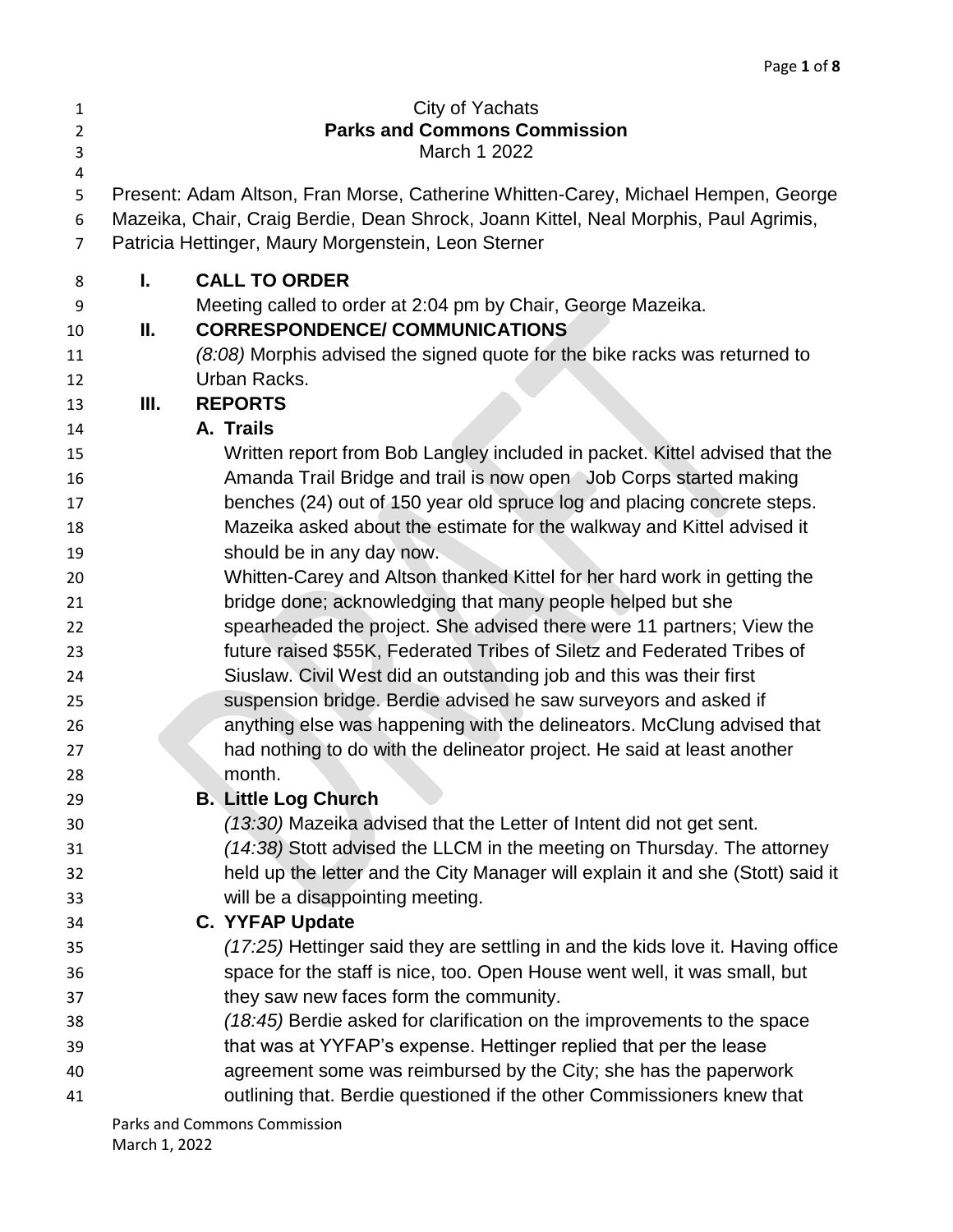| 1              |     | was the agreement. Berdie's was concerned that the Commission wasn't                                                                              |
|----------------|-----|---------------------------------------------------------------------------------------------------------------------------------------------------|
| $\overline{2}$ |     | aware of that agreement and the money came out of the Commission's                                                                                |
| 3              |     | budget.                                                                                                                                           |
| 4              |     | (20:50) Stott indicated that the public should be made aware that they can                                                                        |
| 5              |     | use Amazon Smile and name YYFAP as their charity Hettinger indicated                                                                              |
| 6              |     | they do occasional flyers internally.                                                                                                             |
| 7              |     | (22:42) Whitten-Carey indicated a great job was done on the playground                                                                            |
| 8              |     | and new mulch. Hettinger advised she was told a new load should be                                                                                |
| 9              |     | added once a year due to compaction and loss to maintain the appropriate                                                                          |
| 10             |     | level. Went on to discuss the accident of the truck running into the blue                                                                         |
| 11             |     | house across the street due to a medical emergency with the driver.                                                                               |
| 12             |     | Insurance is dealing with that. The load ended up being dumped in the                                                                             |
| 13             |     | parking lot and many, many people came and moved via wheelbarrows all                                                                             |
| 14             |     | the mulch.                                                                                                                                        |
| 15             |     | (27:15) Whitten-Carey asked about the loose board in the tree house and                                                                           |
| 16             |     | asked if that had been fixed. Hettinger advised it has not been fixed but is                                                                      |
| 17             |     | has been looked at and will be taken care of.                                                                                                     |
| 18             |     | D. Green Space Project.                                                                                                                           |
| 19             |     | (28:29) Berdie advised they are 95% complete on the RFP .It will be                                                                               |
| 20             |     | posted in the document library.                                                                                                                   |
|                |     |                                                                                                                                                   |
| 21             | IV. | <b>ONGOING BUSINESS</b>                                                                                                                           |
| 22             |     | <b>A. Pocket Parks</b>                                                                                                                            |
| 23             |     | (30:17) Mazeika introduced Maury Morgenstein from the archaeological                                                                              |
| 24             |     | firm of GeoScience Management International. He and his firm have not                                                                             |
| 25             |     | yet been appointed as the archaeologists for the project; does that need to                                                                       |
| 26             |     | be done before he gives an update? No response from the Commission.                                                                               |
| 27             |     | Morgenstein indicated that the letter form SHPO actually requested an                                                                             |
| 28             |     | Archaeological Resources Investigation which is different than a survey.                                                                          |
| 29             |     | If nothing is found the cost might be \$1K; if something is found perhaps                                                                         |
| 30             |     | \$2.5K plus depending on what SHPO requires. Mazeika referred to                                                                                  |
| 31             |     | Morgenstein's Scope of Activity included in the packet.                                                                                           |
| 32             |     | (32:28) Morgenstein reviewed the Scope of Activity. He advised the                                                                                |
| 33             |     | proposal will be approved but SHPO will require the process be monitored                                                                          |
| 34             |     | so he (Morgenstein) will have to stand and watch the removal of the                                                                               |
| 35             |     | gravel. Some surveys have been done but are not well documented so                                                                                |
| 36             |     | new ones will need to be completed. Just south of the Commission's area                                                                           |
| 37             |     | of interest is a large archaeological site a shell midden. He indicated that                                                                      |
| 38             |     | is an issue because many shell middens have burials. That is what is                                                                              |
| 39             |     | "driving" SHPO. From a visual review of the area he is pretty confident<br>there is no site there. Morgenstein advised the firm is quite busy and |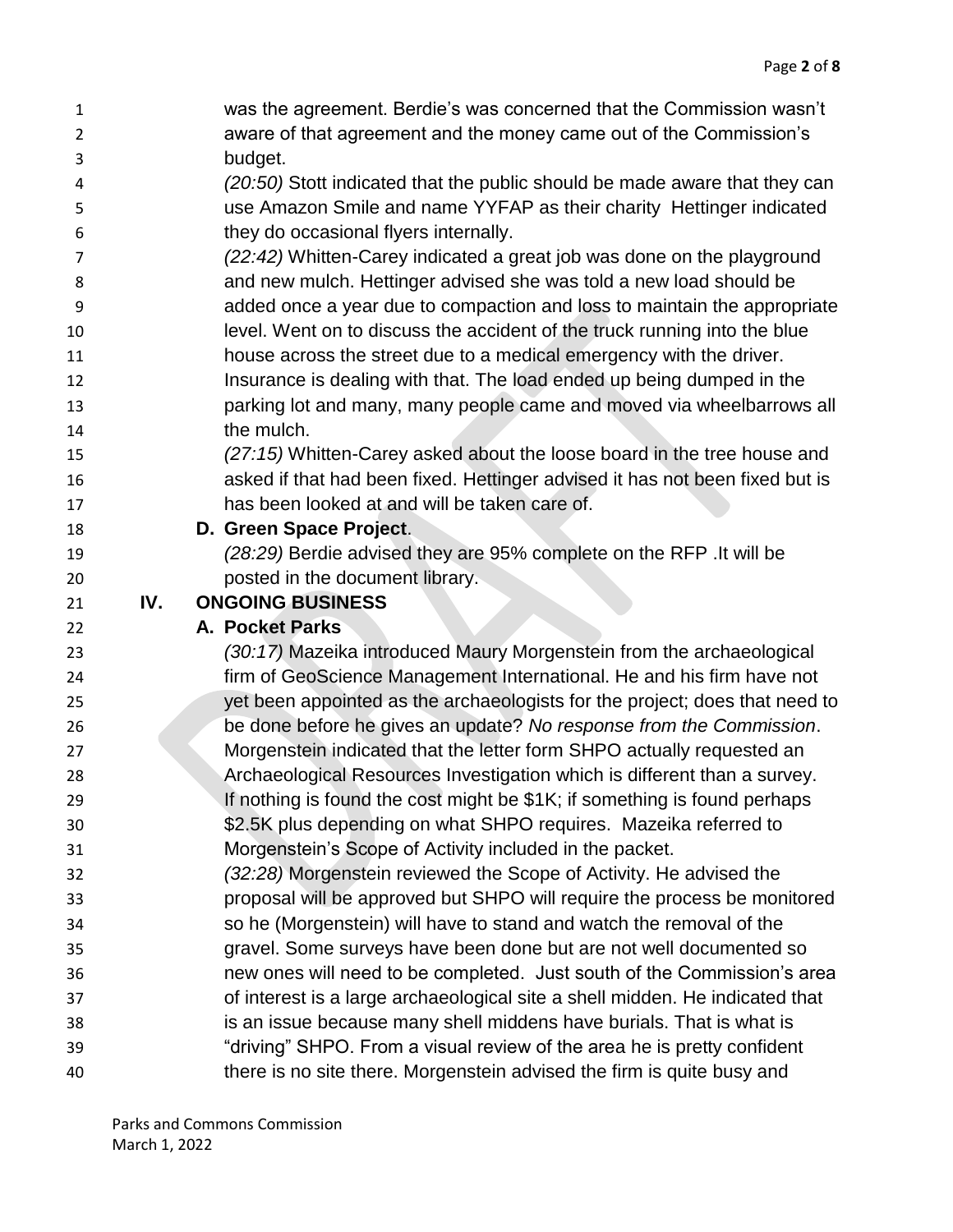ordinarily they would say "no thank you" but will do it because "we're neighbors". *(40:13)* Morse voices appreciation for the willingness to help and asked what needed to be done to officially get Geoscience working on this, Motion by Morse: **the Commission appoints GeoScience Management International as the archaeologist of the Pocket Parks Project.** Seconded by Altson. (40:49) McClung requested a proposal that can be signed by the City Manager and Morgenstein said he would get that to Mazeika. *(41:51)* Morgenstein suggested that if there are other areas that will need to be done to put them all together and he'll see if he can do a "package" without an additional charge. *(43:57)* Kittel advised they would like Geoscience to be involved in the 350' boardwalk project from Beach Street along Ocean View to Hwy 101. No digging, but putting in deep posts. SHPO told trails that they want a complete engineering design. It is currently County property but a transfer 17 is currently underway to make it City property; it outside of the State Park. Three test holes were dug by University of Oregon and she can send report. Discussion held regarding the boardwalk size and location. Morgenstein indicated he needed a map and depth of holes and he would add it to the proposal to SHPO. Berdie spoke about the green space behind the Commons. Morgenstein advised any City property will need a survey. *(51:18)* Altson indicated that consideration has been given to burying the power lines on the east side between 4<sup>th</sup> and 6<sup>th</sup> Street and he assumed **that would require a survey also. Morgenstein agreed.**  *(52:14)* McClung indicated that the underground power lines "has no 28 traction" at this time, but this Commission could try to move it along and **29** get it into Public Works and Streets and Council. He did advise grants would be needed; the cost was about \$250K. Discussion held on whether it would even be possible to underground all of Ocean View. *(56:32)* Mazeika named areas to be included in the survey: Peace Park, 33 4<sup>th</sup> street, 6<sup>th</sup> Street, the east/south boundary of Ocean View from the State Park to Hwy 101. Mazeika brought up the Landmark property being for sale again. Morgenstein advised to include everything and if the space isn't used, no problem. He said if the pocket park isn't a rush, take the time to identify all the areas that will need to be looked at and put them into one package. **Vote:** Hempen, yes; Shrock, yes; Berdie, yes; Morse, yes; Altson, yes; Whitten-Carey, yes; Mazeika, yes. **Motion carried unanimously.**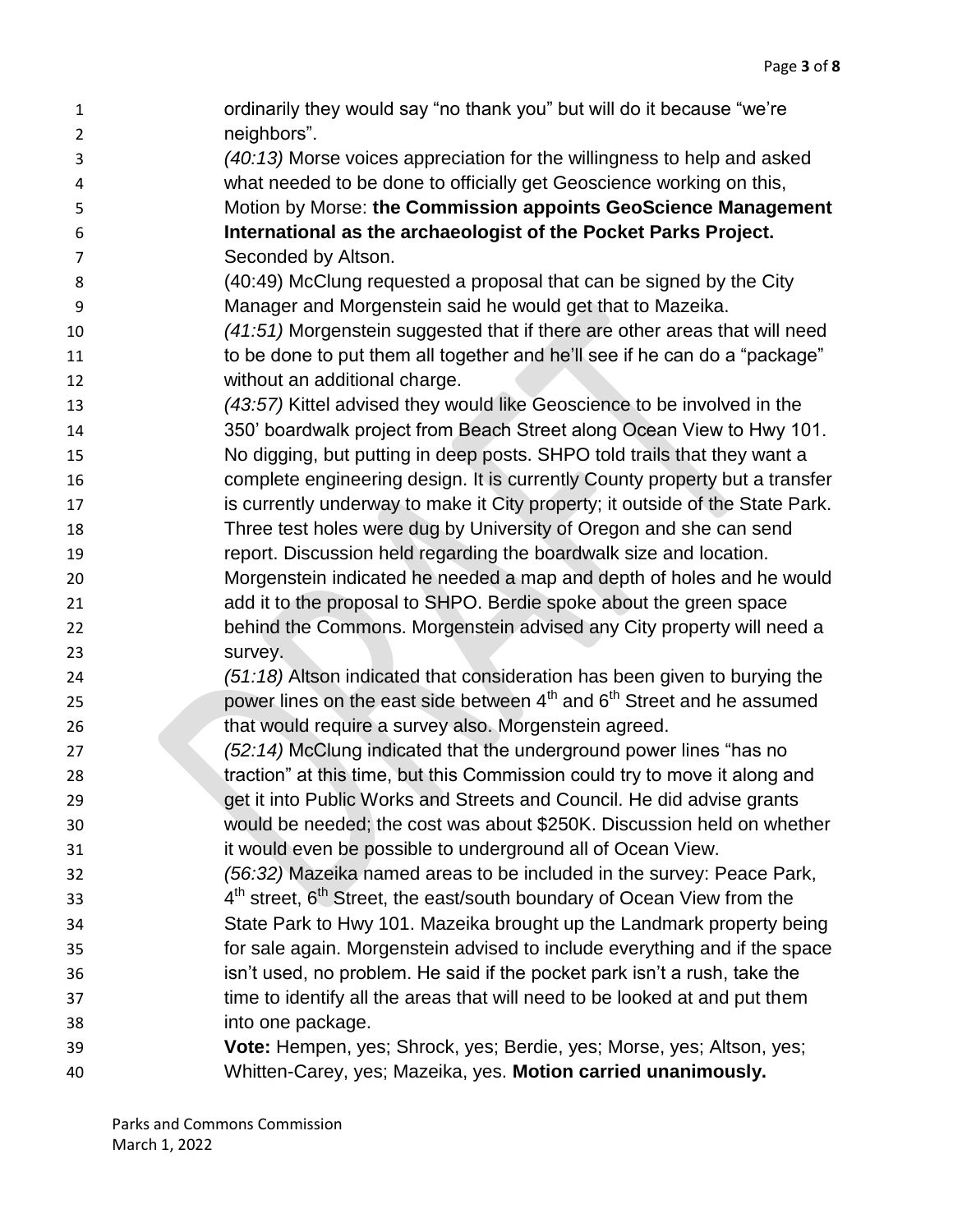| $\mathbf{1}$   | (1:03:32) Morgenstein advised planning on 90 days with SHPO. 45 days        |
|----------------|-----------------------------------------------------------------------------|
| $\overline{2}$ | to get the approval to survey and then another 45 to get the results        |
| 3              | approved.                                                                   |
| 4              | (1:04:15) Discussion held regarding the seedlings and perhaps starting      |
| 5              | them in a State Park nursery.                                               |
| 6              | (1:06:12) Discussion held on the boardwalk information and a timeline for   |
| 7              | that. It will be a while for that but the area is known and that can be     |
| 8              | included in the package permit. McClung will check with engineers and get   |
| 9              | a sketch. Morgenstein indicated he needed location and the depth.           |
| 10             | (1:08:28) Hempen thanked Morgenstein for the information, Kittel thanked    |
| 11             | Mazeika for finding Morgenstein and she thanked the Commission for          |
| 12             | doing good work. Mazeika thanked Berdie as he was the one that located      |
| 13             | Morgenstein's contact information.                                          |
| 14             | (1:10:17) Mazeika brought up having a work session regarding the plants     |
| 15             | and also the boardwalk maybe a week before the April meeting.               |
| 16             | <b>B. Commons Painting</b>                                                  |
| 17             | (1:10:53) Whitten-Carey advised Room 3 is not yet done and thinks there     |
| 18             | might be a color error but needs to check her plans. One person is doing    |
| 19             | Room 3, when she went in the other day they were working in the main        |
| 20             | hallway. She has asked many times for the sequence of what order the        |
| 21             | rooms were being painted and she has not received an answer but things      |
| 22             | are moving along. She mentioned the deposit and advised the last she        |
| 23             | knew a check had not been received.                                         |
| 24             | <b>C. Commons Re-opening</b>                                                |
| 25             | (1:13:01) Mazeika advised things are starting to be booked and hopes the    |
| 26             | painting is done by the time groups start coming in. Wants to speak with    |
| 27             | City Manager about a facilities manager for the Commons.                    |
| 28             | (1:13:52) Shrock advised that on Monday he noticed there was a leak in      |
| 29             | the ceiling of the storage room off the main hall. Mazeika advised that has |
| 30             | been addressed and it is a plumbing issue that Morphis is taking care of.   |
| 31             | (1:14:22) Discussion held regarding items not being put back in storage     |
| 32             | appropriately and how to deal with that. Also discussed taking an           |
| 33             | inventory of everything.                                                    |
| 34             | $(1:16:02)$ Discussion on where to put items removed from the walls.        |
| 35             | Mazeika suggested the stage so they would only be moved once.               |
| 36             | D. Skate Park Update                                                        |
| 37             | $(1:17:09)$ Hempen discussed an interaction he had with a couple at the     |
| 38             | skate park. They made some suggestions. They looked into a company.         |
| 39             | Two issues; repair of north ramp and improvements. Local kids indicated     |
| 40             | just fixing the north ramp would be good for now. Hempen advised            |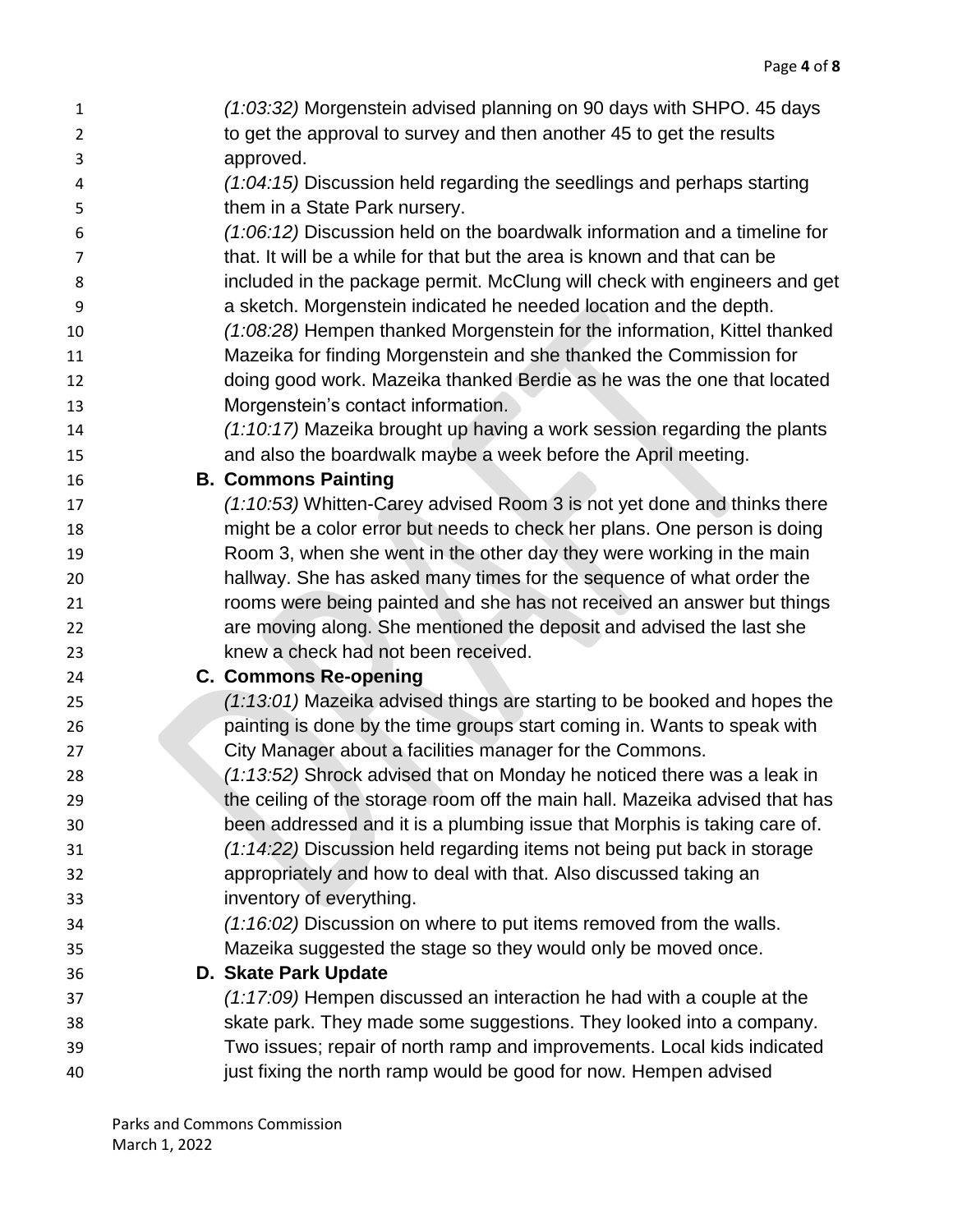- Morphis is working on this. Discussion ensured regarding micro skate parks information included in the packet. *(1:20:36)* Stott advised that she would like to see the City "go all in" and
- see if one of those companies could design a skate park using the whole space on that side of the road. Discussion on obtaining estimates and adding it to next year's capital budget.
- *(1:22:09)* Sterner advised that that process was gone through a number of years ago for a concrete structure and it was determined that the Geotech will not support the concrete; it will crack. He advised that a lot of research and thought went into what they came up with. The simple solution he felt, was to get another quarter pipe. Discussion was held on how to proceed.
- **E. Bicycle Racks Update**
	-
- *(1:26:09)* The racks have been ordered and Hempen advised Morphis is coordinating that and Public Works will install them. One by City Hall, one by the pavilion and the third on the southeast corner of the Commons where the Farmers' Market is held. They are looking to get more 17 throughout the City on a private basis.

## **V. NEW BUSINESS**

- *(1:27:38)* Berdie had some finance issues indicating Parks and Commons was charged \$13,000 without the Commission being informed. Looking at a new budget to the City Council and includes all of the Commission's projects. Berdie asked if the concrete step project could be deferred until next year and make it a larger project, including a portico, ventilation and landscaping. *(1:29:47)* Hempen spoke on the scope of the project and it being professionally designed and engineered saying a project like this would be hundreds of thousands of dollars and whether City Council would want to approach something like that. Hempen said it would be worthwhile and Berdie indicated he thought there would be money as this would come under the scope of something covered by transient lodging funds. Shrock interjected that perhaps a new sign board could be included and Discussion was held. *(1:32:01)* Hempen brought up the Commission embrace the idea of a city rest room about four years ago and did some research and designs done. Hempen would like that conversation back on the calendar.
- *(1:33:14)* Altson brought up a conversation he had with Jill McClain, who does gardening around the Commons and Little Log Church and what a problem
- human waste in that area has become. Discussion was held on the issue.
- *(1:34:26)* Stott indicated she felt this was an important issue and she will bring
- it up under new business at City Council. She asked if that restroom could
- also have shower facilities. Mazeika questioned whether this was a Parks and
- Commons issue or a City Council issue. Discussion was held regarding the
- issue. Kittel spoke of a State Park Ranger that has been doing many jobs and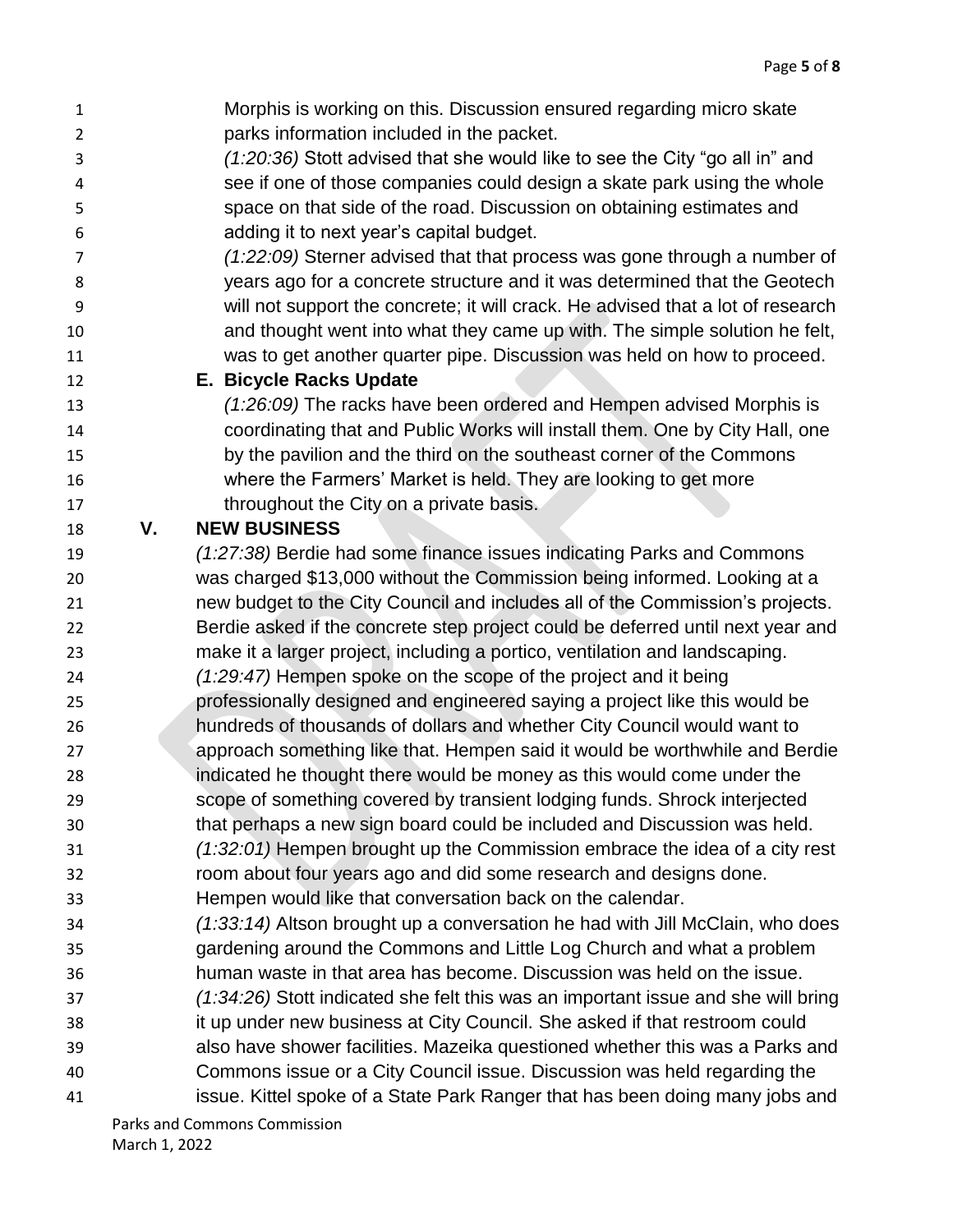- 
- that Bob Barrett be involved in any "committee" formed for that issue. Berdie indicated this could certainly help the unhoused, but would also be for visitors
- and it would need to be determined who would clean it and maintain it. Shrock said this would be a large expense and the maintenance he believed this is a City issue.
- *(1:40:52)* Morse advised that her mention of an Ad Hoc committee it was a proposal. She felt this was an issue to be tackled by various groups throughout the City. Hempen referred to a comment by Quinton Smith of Yachats News citing that both Waldport and Florence have these amenities
- and perhaps it is time to address it for Yachats.
- *(1:42:36)* Whitten-Carey, Berdie and Altson all had comments about the Pavilion being occupied when it shouldn't have been and things being moved.
- Questioned whether the church was still monitoring the unhoused using the Pavilion. Stott indicated the Barretts have been undergoing some family health issues and that she would check with someone about the status of this issue.
- 

## **VI. COMMONS OTHER BUSINESS**

## **A. From Commissioners**

- *(1:46:16)* Altson asked what was going to happen with the plants for the pocket parks that aren't going to be able to be planted. Berdie advised they can be housed but as soon as rainy season starts they should go in 25 the ground.
- *(1:47:10)* Mazeika brought up the sale of the Landmark property and how **it would be a wonderful City Park. He said the price is \$550K. Discussion**  held regarding inclusion of the boardwalk and the restroom project and raising money through grants. Kittel said there are certainly grants out there and reminded the Commission this is part of the Oregon Coast Trail and that is a top priority for recreational funding in the State. She suggested speaking to Jessie Dolan of Oregon Coast Visitor's Association to suggest what grants are available. She also indicated Kevin Shanley, who is doing work on the boardwalk project without any cost. He has all kinds of ideas for that property and would probably donate his time to come up with a design for that.
- *(1:51:52)* Stott asked for clarification on how getting grants and purchasing the property happened. Kittel responded by saying grants do not work as
- reimbursements. Time wise, many grants only come up once a year. She
- advised there are grants out there to purchase property for recreational
- purposes. She advised that the City should get a copy of the Geotech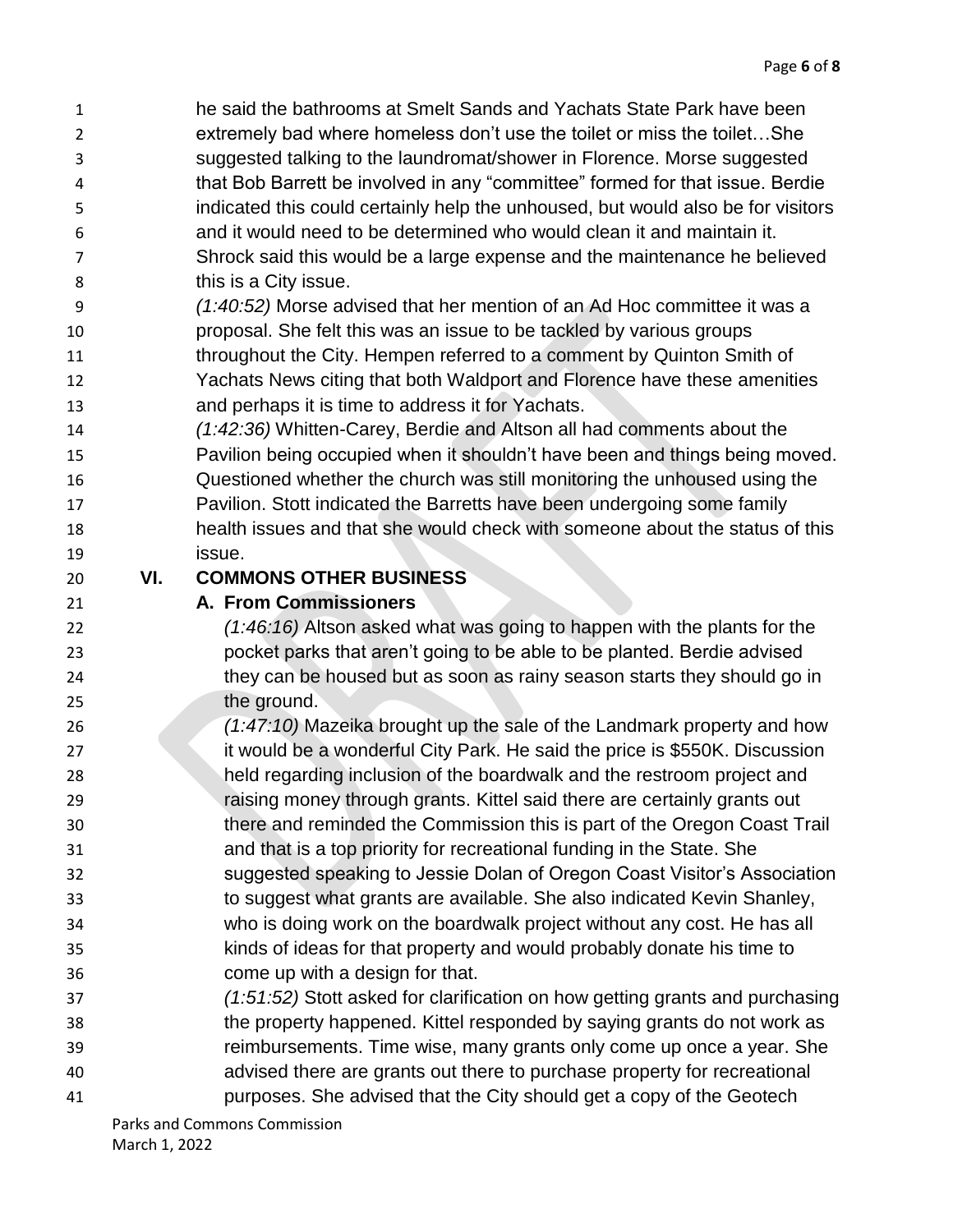| $\mathbf{1}$   |       | report the O'Neills had done so they can determine where they can build      |
|----------------|-------|------------------------------------------------------------------------------|
| $\overline{2}$ |       | and what the soils are like                                                  |
| 3              |       | (1:56:12) Berdie advised if the City buys the property development will be   |
| 4              |       | expensive. He continued by saying the purchase of the property would         |
| 5              |       | give the City the luxury of deciding what needs to be done for a visitor     |
| 6              |       | amenity and defining what the City wants it to be.                           |
| $\overline{7}$ |       | (1:58:04) Kittel advised that if the upper part could be ADA accessible that |
| 8              |       | opens up more opportunity for grants. She went on to say she noticed         |
| 9              |       | many grants now are requiring 50 year sustainable material and American      |
| 10             |       | made and a least part of it being ADA. Further discussion held.              |
| 11             |       | (2:00:30) Stott advised she felt the next Council agenda was rather light    |
| 12             |       | and she would bring this up to Council.                                      |
| 13             |       | (2:02:00) Mazeika proposed a motion that the Parks and Commons               |
| 14             |       | Commission send a resolution to the City asking the City to                  |
| 15             |       | purchase the former Landmark property for use as a city park.                |
| 16             |       | Vote: Hempen, yes; Shrock, yes; Berdie, yes; Morse, yes; Altson, yes;        |
| 17             |       | Whitten-Carey, yes; Mazeika, yes. Motion carried unanimously.                |
| 18             |       | (2:03:18) Stott indicated that Mazeika, as chair of the Commission, should   |
| 19             |       | send an email to the City Manager with the Resolution.                       |
| 20             |       | (2:04:06) Smith recommended having a member of Parks and Commons             |
| 21             |       | at the Council meeting to bring up the issue during Citizen Comments or      |
| 22             |       | to backup Stott. He went on to say there is all kinds of information         |
| 23             |       | available such as the MLS listing, get contact information for the O'Neills, |
| 24             |       | contact a realtor, perhaps be able to do a 120 Option to Purchase. Be as     |
| 25             |       | formal with as much information provided as possible.                        |
| 26             |       | (2:06:04) Whitten-Carey suggested perhaps email isn't the way to go to       |
| 27             |       | get this information to the City Manager since she has a full plate and an   |
| 28             |       | email can be missed. She felt a hard copy should be hand-delivered to        |
| 29             |       | City Hall as well as an email. Stott advised she would contact the mayor     |
| 30             |       | and get this on the agenda for the next City Council meeting if the          |
| 31             |       | information on the property can be gathered. It was also suggested to add    |
| 32             |       | it to the package to Geoscience Management.                                  |
| 33             |       | (2:09:18) Mazeika advised he would do a hard copy of the email and the       |
| 34             |       | MLS and take it to City Hall.                                                |
| 35             |       | <b>B. From Staff</b>                                                         |
| 36             |       | None.                                                                        |
| 37             |       | C. For the Next Agenda                                                       |
| 38             |       | None,                                                                        |
| 39             | VII.  | <b>FROM THE FLOOR</b>                                                        |
| 40             |       | None.                                                                        |
| 41             | VIII. | <b>ADJOURNMENT</b>                                                           |
|                |       | Parks and Commons Commission                                                 |

March 1, 2022